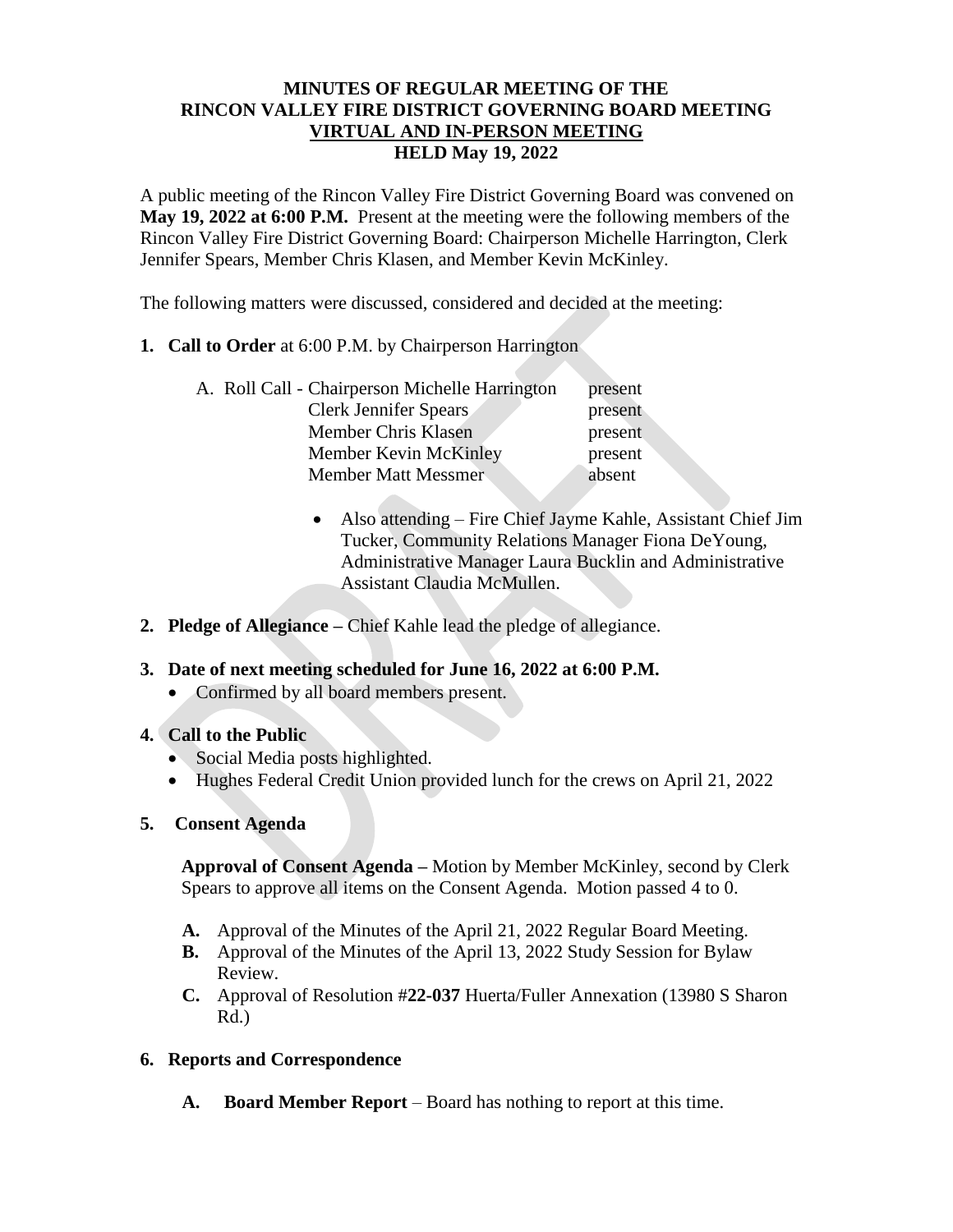- **B. Fire Chief's Report** Reviewed by the Board. Report on file.
	- No Comments from the Board.
- **C. April's Financial Reports** Review, discussion and possible action, of the district's financial status including monthly summary reports.
	- Monthly Financial Report for the month of April 2022.
	- Monthly Expense Report for the month of April 2022.
	- Monthly Bank Reconciliations and Balance Sheet for the month of April 2022.
- Motion by Clerk Spears, second by Member Klasen to approve the district's financial reports and expenses for the month of April 2022. Motion passed unanimously 4 to 0.

# **7. Unfinished Business**

- **A. 2022-029b - Review, discussion and possible action to purchase land for future fire station 293.**
	- Item has been tabled to the next board meeting
- **B. 2022-032a – Review, discussion, and possible action to amend the District Board Bylaws.**
	- The board reviewed the recommended bylaw changes from the 4/13/22 Study Session. Those changes are:
		- Article III, Section 1 expanded legal membership
		- Article III, Section 1 added vacancy procedure
		- Article IV, Section 6 better define roles of the board
		- Article IV, Section 7 expand officer role from one to two years
		- Added Board Member Report line to the agenda
		- Corrected typos
	- 30 days have now passed and the recommended and reviewed bylaws may be adopted by the board.
- Motion by Clerk Spears, second by Member Klasen to approve the revised bylaws. Motion passed unanimously 4 to 0.
- **C. 2022-047 - Review, discussion, and possible action to enter into an agreement for internet services from Rincon Wireless.**
	- This agenda item will be tabled to the next board meeting.
- **D. 2022-037 – Review, discussion, and possible action concerning succession planning of the Fire Chief position.**
	- This agenda item will be tabled to the next board meeting.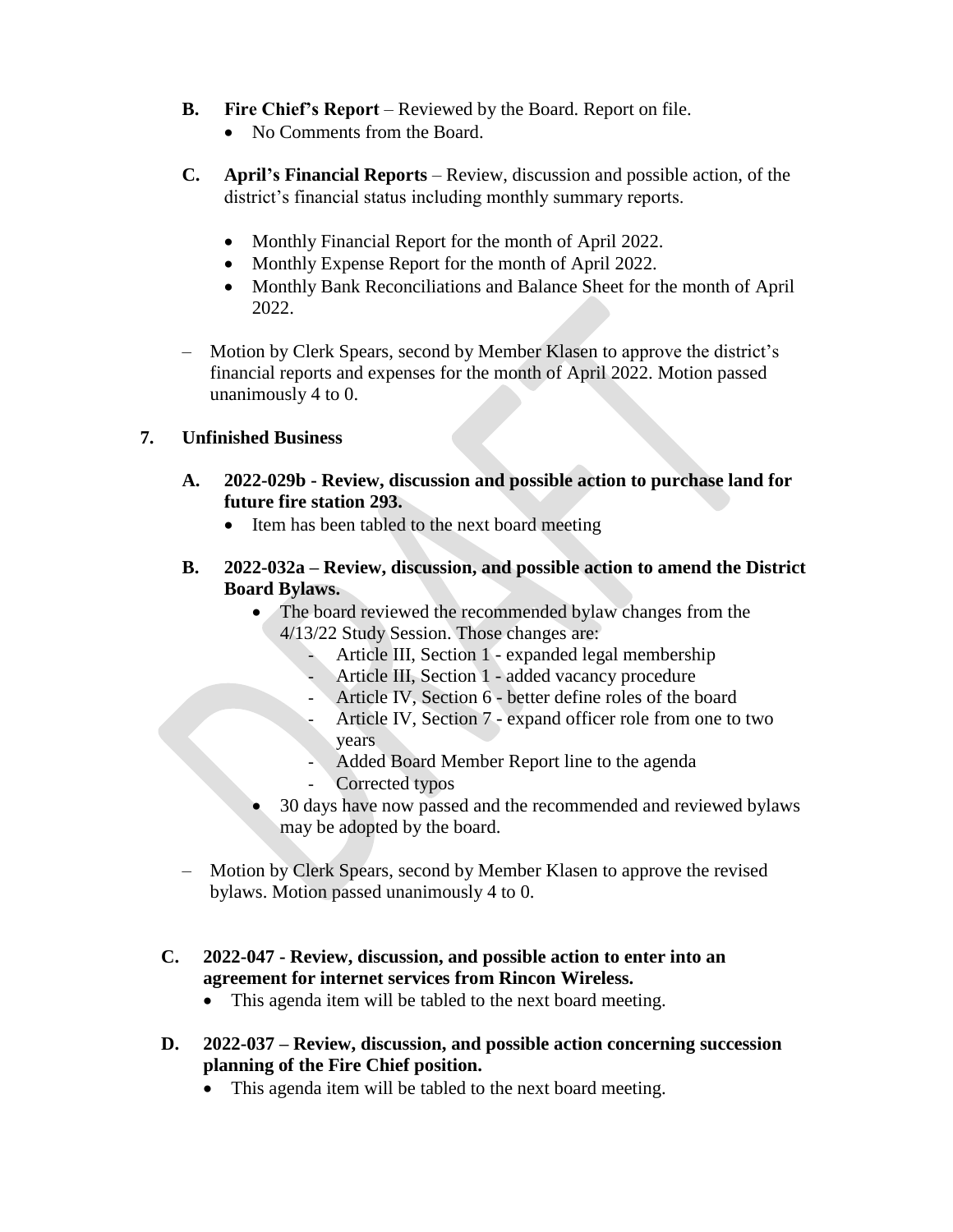### **8. Public Hearing on the Rincon Valley Fire District Budget for Fiscal Year 2022/2023.**

### **Open Public Meeting at 1807**

- The public hearing is established to hear feedback from the public concerning the tentative budget. The budget has been placed on our website and three public places.
- The proposed total budget is \$6,832,749 and will maintain the operating tax rate at \$2.7834 for the fifth consecutive year. Represents a \$216,699 increase over last year and will generate an additional \$528,000 in our general fund (\$412K Tax, \$167K Ambulance). This budget will allow us to:
	- Retain our highly qualified and dedicated personnel potential 5.9% raise
	- Paying our workers comp liabilities \$383,000
	- Investing more in training for our folks
	- Overall Tax Rate of \$ 2.9143
	- Bond rate lowers to \$0.1309
	- Allows the hiring of up to three additional firefighters
	- Funds Strategic Objectives and potential accreditation
	- Lowers tax load by \$21.61 for average taxpayer (\$640.91 this year vs \$666.42 last year)
- Combined Revenue Budget of \$6,832,749. General Fund is \$6,593,600. Bond Fund is \$229,150. Capital Fund is \$10,000.
- Information only. No action taken. No comments from the public.

# **Close Public Meeting at 1809**

#### **9. Budget Adoption - Review, discussion and possible action to approve the FY 22/23 Budget.**

- The proposed total budget is \$6,832,749 and will maintain the operating tax rate at \$2.7834 for the fifth consecutive year. Represents a \$216,699 increase over last year and will generate an additional \$528,000 in our general fund (\$412K Tax, \$167K Ambulance). This budget will allow us to:
	- Retain our highly qualified and dedicated personnel potential 5.9% raise
	- Paying our workers comp liabilities \$383,000
	- Investing more in training for our folks
	- Overall Tax Rate of \$ 2.9143
	- Bond rate lowers to \$0.1309
	- Allows the hiring of up to three additional firefighters
	- Funds Strategic Objectives and potential accreditation
	- Lowers tax load by \$21.61 for average taxpayer (\$640.91 this year vs \$666.42 last year)
- Combined Revenue Budget of \$6,832,749. General Fund is \$6,593,600. Bond Fund is \$229,150. Capital Fund is \$10,000.
- Motion by Clerk Spears, second by Chairperson Harrington to adopt Resolution #22-038 to formally adopt the Rincon Valley Fire District Fiscal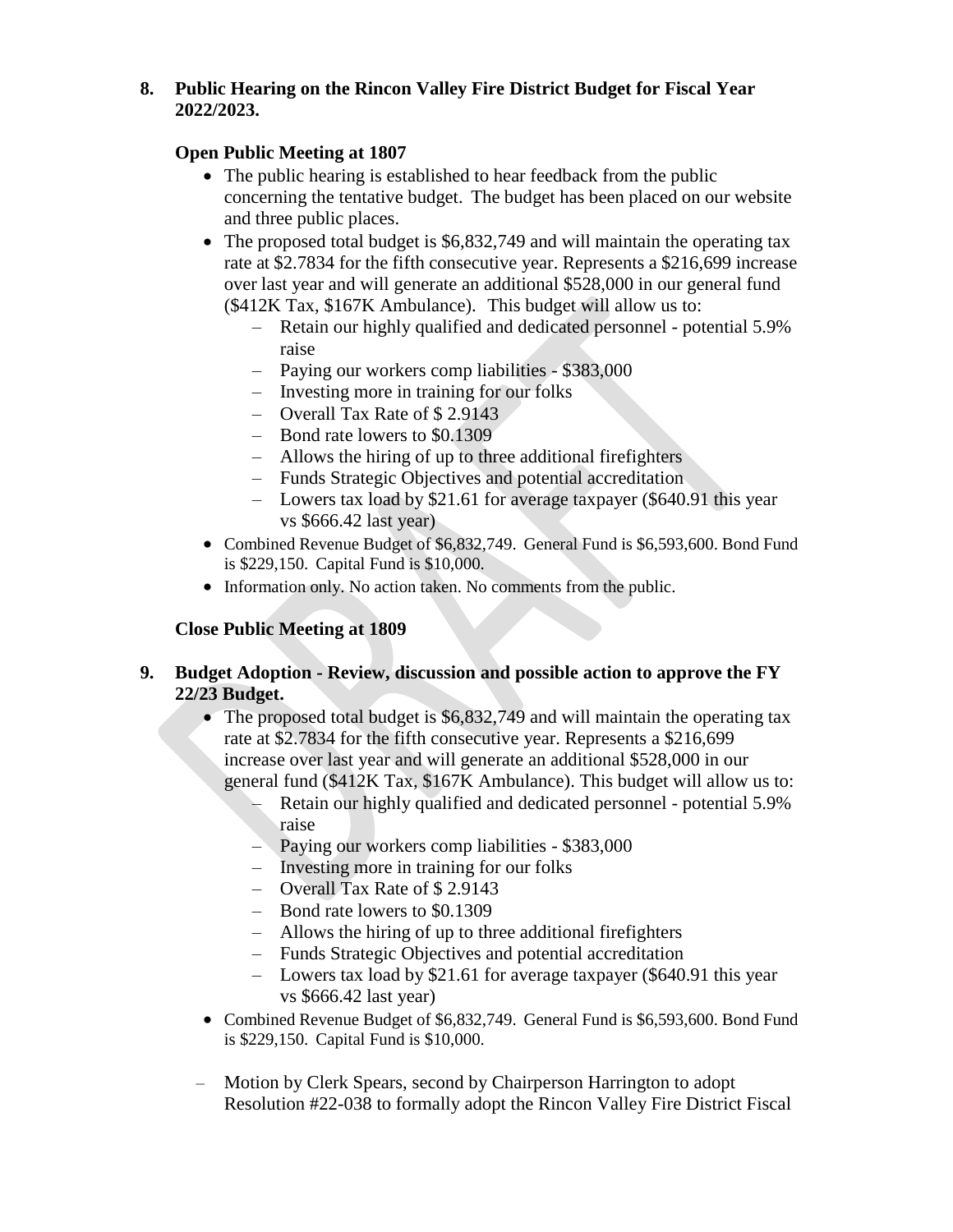Year 2022/23 Budget. Motion passed unanimously 4 to 0.

- **10. New Business**
	- **A. 2022-049 - Review, discussion and possible action regarding the November 2022 Election Process.**
	- The Rincon Valley Fire District will hold a general election for three (3) Board Member vacancies on November 8, 2022.
		- Notification of Fire Board Vacancies to the Pima Co. Board of **Supervisors**
		- Call of Election Resolution approved by the Board.
		- Notice of Call of Election to publish in local newspaper and 3 public places.
	- Candidate Petition filing dates are between June 13 and July 11.
	- A candidate must file between 57 and 250 signatures.
	- Budgeted \$10,000 for FY 22/23 in account #5221, district elections.
	- Motion by Chairperson Harrington, second by Clerk Spears approve the Notification of Fire Board Vacancies, the Election Resolution, and the Election Notice for the November 8, 2022 General Election. Motion passed unanimously 4 to 0.
	- 11. **ADJOURNMENT -** Motion by Clerk Spears, second by Member Klasen to adjourn. Motion passed 4 to 0. Meeting adjourned at 6:13 p.m.

Dated this 23rd day of May 2022.

Rincon Valley Fire District Governing Board

Chairperson Harrington